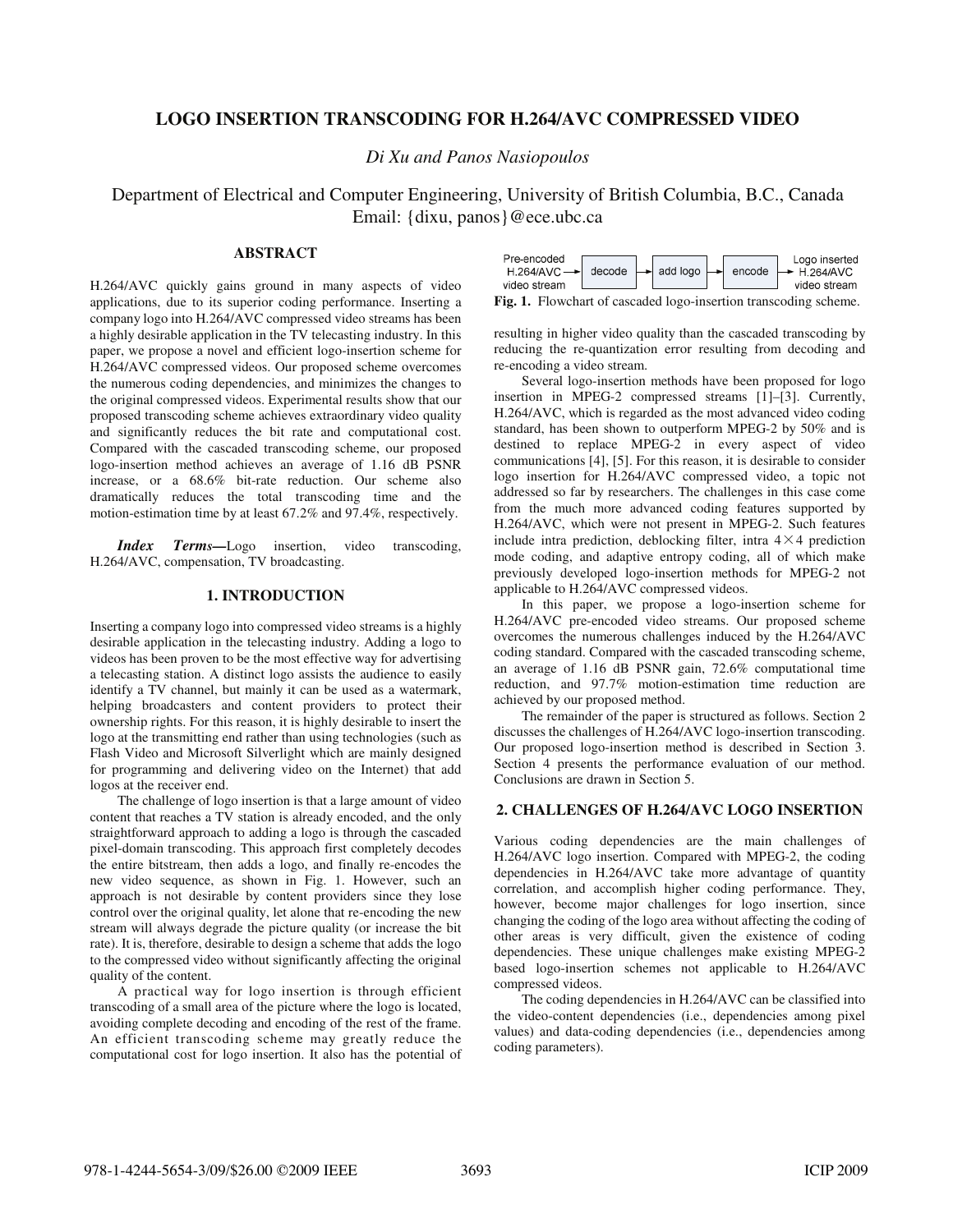Video-content dependencies are mainly caused by intra and inter predictions. Intra macroblocks (MBs) are coded differently in MPEG-2 and H.264/AVC. In MPEG-2, intra MBs are DCT-transformed without prediction in spatial domain. In H.264/AVC, however, intra prediction is used, which induces dependencies among pixel values in intra slices.

Inter MBs are predictively coded in both MPEG-2 and H.264/AVC. Compared with MPEG-2, the additional features, such as flexible macroblock (MB) partitions for motion compensation, multiple reference frames, and quarter-pixel prediction, in H.264/AVC offer higher prediction accuracy, while causing more content dependencies and complicating logo insertion. Furthermore, the deblocking filter used in H.264/AVC is another way of creating video-content dependencies.

Data-coding dependencies are due to the use of predictive or adaptive parameter-coding schemes. Such coding schemes include the coding of intra  $4\times4$  prediction modes, the coding of motion vectors, the context-adaptive variable length coding (CAVLC), and context-adaptive binary arithmetic coding (CABAC).

Among the aforementioned schemes, encoding intra  $4 \times 4$ prediction modes and encoding motion vectors are both based on predictive coding. In these cases, some form of prediction residual values rather than the actual parameters (i.e., intra modes or motion vectors) are coded. A change of one parameter is very likely to affect other parameters that are predictively coded based on the changed value. Compensations are a must to change a single parameter only.

Both CAVLC and CABAC are adaptive entropy-coding schemes to further compress quantized integer-transform coefficients. The scheme for coding coefficients of one block depends heavily on the properties of its neighbouring blocks, with CABAC having heavier dependency than CAVLC. For this reason, changing the coding of one block without affecting the others proves extremely challenging.

### **3. PROPOSED LOGO INSERTION SCHEME**

Our proposed logo-insertion transcoding scheme is designed to overcome all aforementioned challenges. Pixel-domain transcoding and transform-domain transcoding are two categories of transcoding approaches. To properly handle the deblocking filter during the logo-insertion process, we need to work in the pixel domain in order to compute the gradient information of pixels, a process required when applying the deblocking filter [6]. For this reason, we chose to use pixel-domain transcoding for our proposed method.

For ease of explanation, in this paper, we refer to the frame region that is covered by a logo as the "logo part", depicted by the diagonally shaded area in Fig. 2. We denote the region that is directly affected by the logo insertion due to video-content dependencies as the "logo-affected part1" and the region directly affected by data-coding dependencies as the "logo-affected part2". These parts are illustrated by the vertically shaded area and horizontally shaded area in Fig. 2. The un-shaded area is called the "logo-unaffected part".

The efficiency of a logo-insertion transcoding scheme depends entirely on minimizing the changes caused on the original video stream. In our proposed logo-insertion method, we aim at quickly stopping change propagations caused by the video-content and data-coding dependencies. The architecture of our proposed scheme is illustrated by the flowchart shown in Fig. 3. We first decode and re-encode the "logo part". Then, we adjust the coding of



**Fig. 2.** Slice partition sketch map for our logo-insertion scheme.



**Fig. 3.** Flowchart of our proposed logo-insertion scheme.

the "logo-affected part1" and "logo-affected part2" to stop change propagations caused by video-content and data-coding dependencies, respectively. Finally, the bitstream that corresponds to the "logo-unaffected part" is directly copied to the target stream.

For logo insertion at the "logo part", the new video content  $P'(x, y, n)$  is usually expressed as a linear combination of the logo value  $L(x, y)$  and the original video content  $P(x, y, n)$ , in the following form:

$$
P'(x, y, n) = \alpha \times L(x, y) + (1 - \alpha) \times P(x, y, n), \tag{1}
$$

where  $(x, y)$  is the pixel position, *n* is the frame index in a video sequence, and  $\alpha$  is the transparency factor of the logo. The value  $\alpha$  is in the range of  $0 < \alpha \leq 1$ . In particular, when  $\alpha = 1$ , the original video content at the "logo part" is completely replaced by the logo, giving rise to an opaque logo overlapping. In our logo-insertion scheme, we re-encode the "logo part" to reflect the video-content changes as shown in (1).

In order to stop the "domino effect" of change propagations caused by various dependencies, the "logo-affected part1" and "logo-affected part2" work as buffer zones in our scheme. If compensations for video-content and data-coding dependencies take place properly within these regions, the change propagation caused by logo insertion can be stopped quickly, leaving the "logo-unaffected part" unaffected. The following two subsections describe in detail our compensation algorithms for the video-content dependencies and data-coding dependencies.

#### **3.1. Adjustment for Video Content Dependencies**

In this section, we present our scheme for stopping video content change propagation due to logo insertion. Such propagation is caused by intra prediction, inter prediction, deblocking, and sub-pixel interpolation. The directly affected area is "logo-affected part1". It includes the MBs directly to the right, left, and bottom of the "logo part", which could potentially be affected and start propagating changes by intra prediction, sub-pixel interpolation, and deblocking filters. In addition, the MBs with motion vectors pointing to the "logo part" are affected by inter prediction.

For the "logo-affected part1" in intra slices, we apply lossless coding to ensure that the pixel values remain unchanged in this part. Hence, content change propagation is effectively stopped. For the "logo-affected part1" in inter slices, we choose to re-encode it. Although small requantization errors may occur and possibly propagate to the subsequent inter frames in the same group of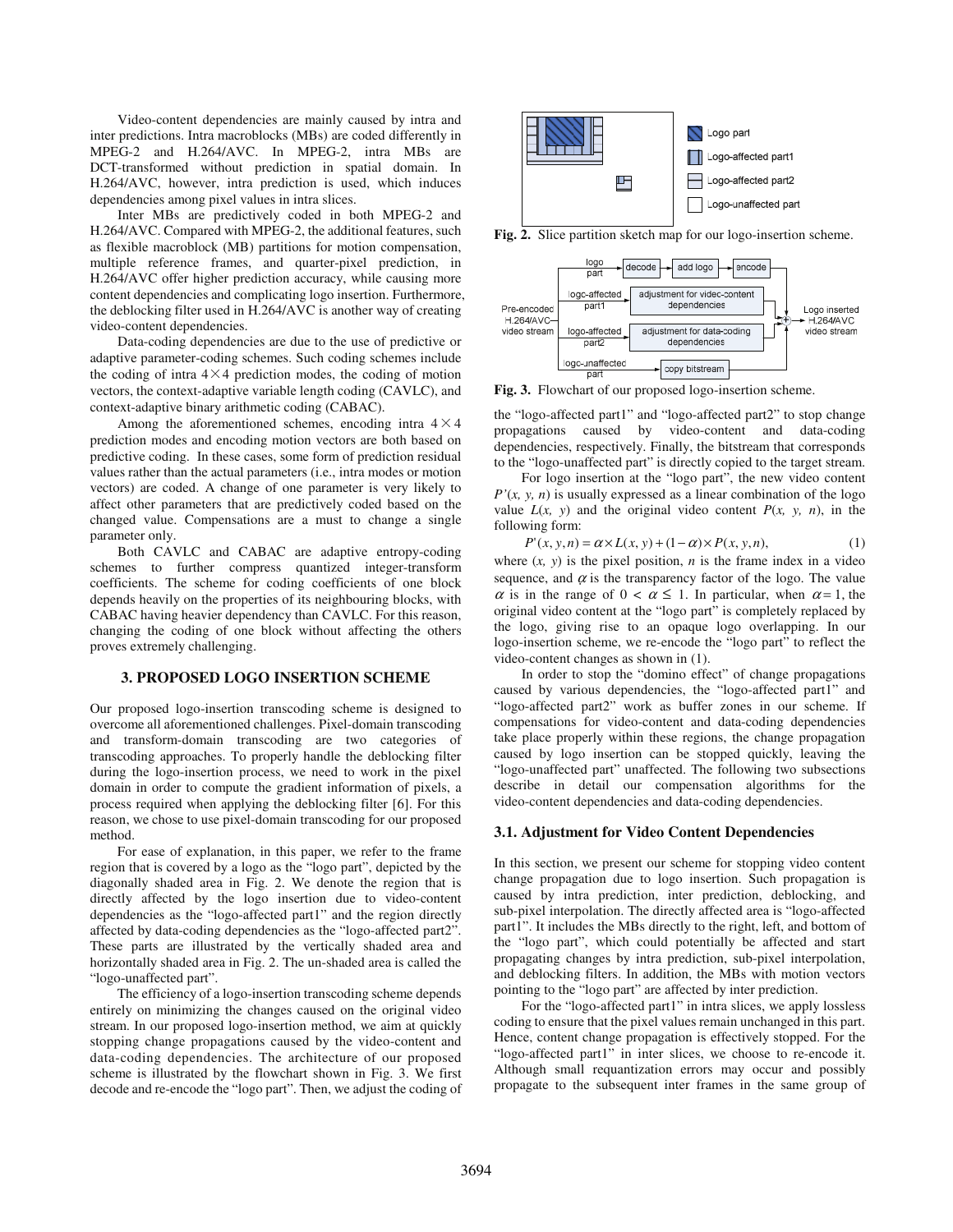pictures (GOP), the re-encoding scheme turns out to be a good trade-off between video quality and bit rate.

In order to reduce the computational cost of our scheme, we consider using two potentially effective pre-determined motion vectors (i.e., a zero motion vector and the original motion vector that is used in the pre-encoded video stream) instead of completely re-doing motion estimation to re-encode "logo part" and "logo-affected part1" in inter frames.

We consider three different MB scenarios for motion compensation: I) MBs in the "logo part" and not predicted from the "logo part", II) MBs in the "logo-affected part1" and predicted from the "logo part", and III) MBs in the "logo part" and also predicted from the "logo part". Since in H.264/AVC, prediction residuals are coded rather than the actual pixel values, here we show the modified residual  $R'(x, y, n)$  for Scenarios I, II, and III in  $(2a)(2b)$ ,  $(3a)(3b)$ , and  $(4a)(4b)$ , respectively.

$$
R'(x, y, n) = \begin{cases} R(x, y, n) + \alpha [L(x, y) - P(x, y, n)], & \text{when } mv = mv \\ (1 - \alpha) [P(x, y, n) - P(x, y, n - 1)], & \text{when } mv = 0 \end{cases}
$$
 (2a)  
when  $mv = 0$ 

$$
R(x, y, n) - \alpha [L(x + \Delta x, y + \Delta y) - P(x + \Delta x, y + \Delta y, n-1)],
$$

$$
R'(x, y, n) = \begin{cases} \text{when } mv' = mv & (3a) \\ R(x, y, n) - P(x, y, n - 1) + P(x + \Delta x, y + \Delta y, n - 1), \\ \text{when } mv' = 0 & (3b) \end{cases}
$$

ſ

 $\mathsf{I}$  $\overline{a}$ 

$$
R'(x, y, n) = \begin{cases} (1 - \alpha)R(x, y, n) + \alpha[L(x, y) - L(x + \Delta x, y + \Delta y)], & \text{when } mv = mv \\ (1 - \alpha)[P(x, y, n) - P(x, y, n - 1)], & \text{when } mv = mv \end{cases}
$$
(4a)

when 
$$
mv' = 0
$$
 (4b)

where *mv* and *mv'* denote the original and modified motion vectors, respectively.

From the above equations, we conclude that when  $\alpha$  is small, using the original motion vector as *mv'* results in an accurate motion estimation, i.e., small modified residual  $R'(x, y, n)$ . When  $\alpha$ is large, using zero motion vector as *mv'* (for Scenarios I and III) works relatively well.

### **3.2. Adjustment for Data Coding Dependencies**

In H.264/AVC, not only video content is coded based on previously-coded values, but many coding parameters are also predictively or adaptively coded based on their neighboring data. Such coding parameters include intra  $4 \times 4$  prediction modes, motion vectors, CAVLC, and CABAC. In what follows, we present our proposed compensation method for stopping the change propagation caused by each of the aforementioned coding parameters.

Since the intra  $4\times4$  prediction mode coding, motion-vector coding, and CAVLC scheme use only the neighboring information as coding reference, the potential change propagation caused by such coding can be stopped locally. In our logo-insertion scheme, the propagation is stopped in "logo affected part2", the direct neighborhood of "logo affected part1".

In the process of coding intra  $4\times 4$  prediction mode, the actual value of the prediction mode is not directly coded. Instead, a *MostProbableMode* is first predicted according to the availabilities and prediction modes of its left and upper blocks. A flag is sent to signify if the *MostProbableMode* is used as the actual intra  $4\times4$ prediction mode. If the flag is ON, the actual mode is the same as the *MostProbableMode*, and no other information is needed to correctly decode the actual mode. If the flag is OFF, a residual mode is sent to indicate which of the modes other than the *MostProbableMode* is used as the actual prediction mode.

In order to stop the propagation of the intra  $4\times4$  prediction mode changes, for every MB that is directly to the right or on the bottom of the "logo-affected part1", we check if its *MostProbableMode* is changed due to the re-encoding of the "logo part" and the "logo-affected part1". If the *MostProbableMode* is not changed, no coding adjustment is needed. If it is changed, the mode coding needs to be modified to reflect the change. The modification process involves locating the residual mode in the original bitstream, decoding the residual mode, calculating the actual mode, computing and encoding the new residual mode, and putting the new encoded residual mode into the correct position of the transcoded bitstream.

The next step in our algorithm involves an adjustment that stops the propagation of motion-vector changes. During the process involved in coding a motion vector, first a predicted motion vector, *mvp*, is calculated based on some previously-encoded reference motion vectors. Other than some special cases, the predicted motion vector *mvp* is the median of the three reference motion vectors associated with blocks to the left, top, and top right of the current block. After predicting *mvp*, the motion-vector residual *mvr*  between the actual motion vector and the predicted vector *mvp* is encoded and transmitted.

During logo insertion, some of the "logo part" and "logo-affected part1" are re-encoded using different motion vectors. For those MBs that are directly to the right, on the bottom, or the bottom left of the "logo part" or "logo-affected part1", their predicted motion vectors may be affected by the re-encoding. In order to keep their actual motion vectors unchanged, coding compensations need to be performed. For a MB in the "logo-affected part2", we first compute a new predicted motion vector *mvp'* based on its neighboring data. Then, we modify its motion-vector residual as (*mvr* + *mvp* − *mvp*') in order to compensate for the change to the predicted motion vector. At last, the new motion-vector residual is re-entropy coded. In so doing, the propagation of motion-vector changes stops at the "logo-affected part2".

The next step involves entropy-coding dependencies. In the case of CAVLC, the number of nonzero transform coefficients is coded using a look-up table. The choice of look-up tables depends on the number of nonzero coefficients in neighboring blocks. In our scheme, for each MB in the "logo-affected part2" and also directly to the right or on the bottom of the "logo-affected part1", we check if its predicted number of nonzero transform coefficients is changed. If this number is unchanged, the corresponding bitstream remains the same. Otherwise, we may need to re-do the entropy coding according to the newly predicted number of nonzero transform coefficients and the corresponding look-up table.

In the case of CABAC, probability models used in the entropy coding of transform coefficients are selected based on local statistics of already encoded information. This highly adaptive entropy-coding scheme imposes extremely strong dependency among neighboring blocks. For this reason, the addition of a logo causes changes that make it almost impossible to avoid repeating the entropy coding step for all the blocks that are coded after the "logo part" in each slice. Thus, our scheme performs CABAC entropy coding for all MBs that are encoded after the "logo part".

### **4. EXPERIMENTAL RESULTS**

Our proposed transcoding scheme was implemented based on the H.264/AVC reference software JM13.2 [7]. Several representative